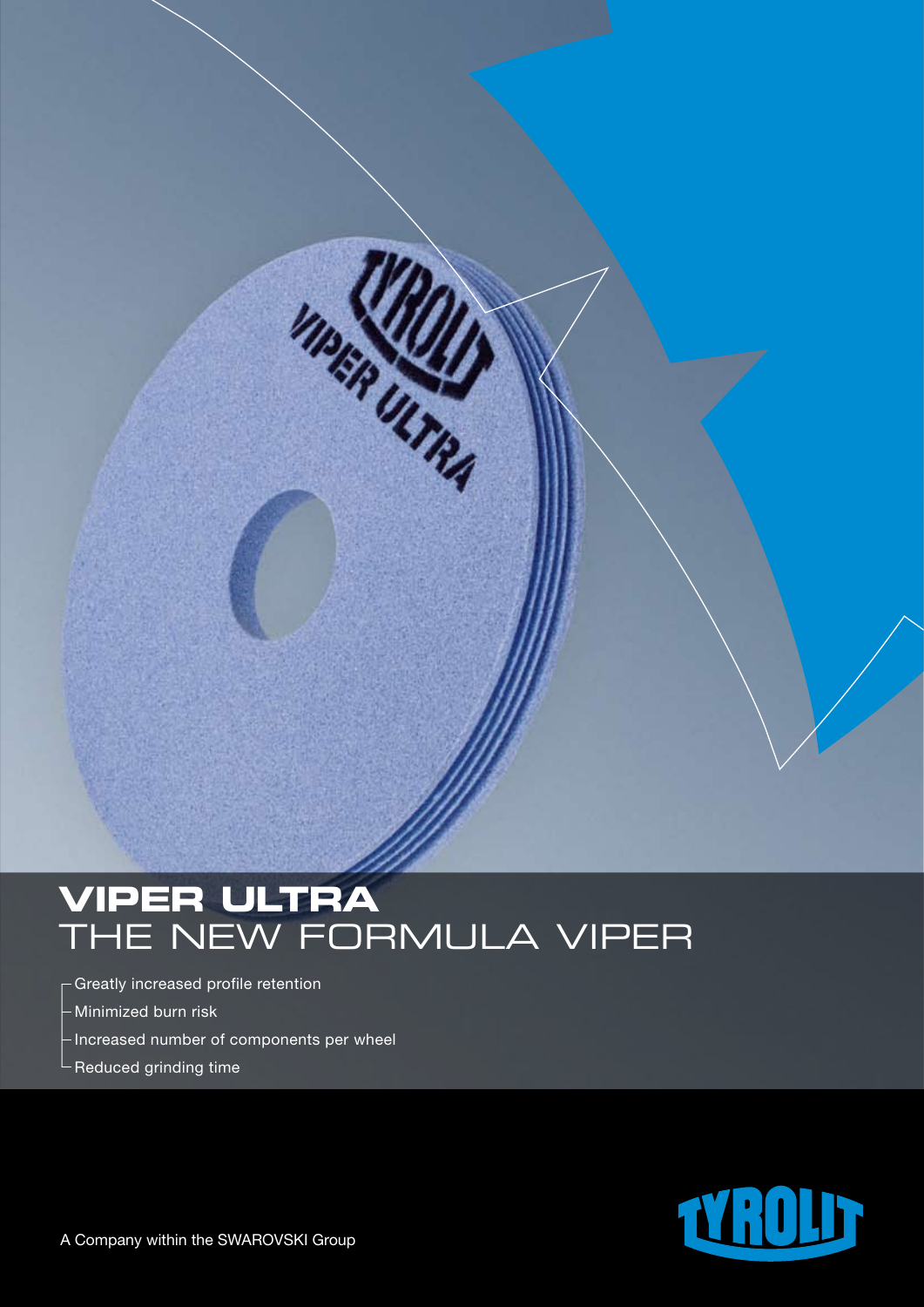

### **VIPER ULTRA**

The patented VIPER system, developed in a TYROLIT joint venture, excels with its completely new and revolutionary approach to grinding operations for turbine rotor blades and nozzle guide vanes (NGV).

TYROLIT has succeeded in further advancing its special grinding wheels for this specific process and come up with its new generation of **VIPER ULTRA**.

**The development of the new, patented VIPER ULTRA matrix, as well as the sintering process enables a controlled wetting and coating of the grain surface, thereby providing the basis for significantly improved bonding of the grain.**

The new **VIPER ULTRA** bond system is capable of absorbing exceptionally high dynamic loads without damaging the bond bridges; resulting in optimal use of the abrasive grain.

The matrix in conventional high-porous bond systems yields and is broken up under the influence of high infeed rates as a result of the alternating high frequency forces.

Not so with the **VIPER ULTRA** bond system which has the following benefits:

- cool cutting (minimized burn risk)
- excellent form holding and profile retention
- reduced dressing cycles and therefore higher lifetime
- lower grinding forces
- lower process costs
- increased productivity/profitability

**Direct comparison of the bonding strength of the grain in the new and conventional systems**





#### **Dimensions available**

|               | <b>MAKINO iGrinder G5</b><br><b>BRIDGEPORT FGC1</b> | <b>BRIDGEPORT FGC2   MAKINO A99</b> |            |
|---------------|-----------------------------------------------------|-------------------------------------|------------|
| max. diameter | 220 mm                                              | 250 mm                              | 300 mm     |
| width         | $10 - 45$ mm                                        | 10 - 45 mm                          | 10 - 50 mm |
| bore          | $32 \text{ mm}$                                     | $32 \text{ mm}$                     | 32/60 mm   |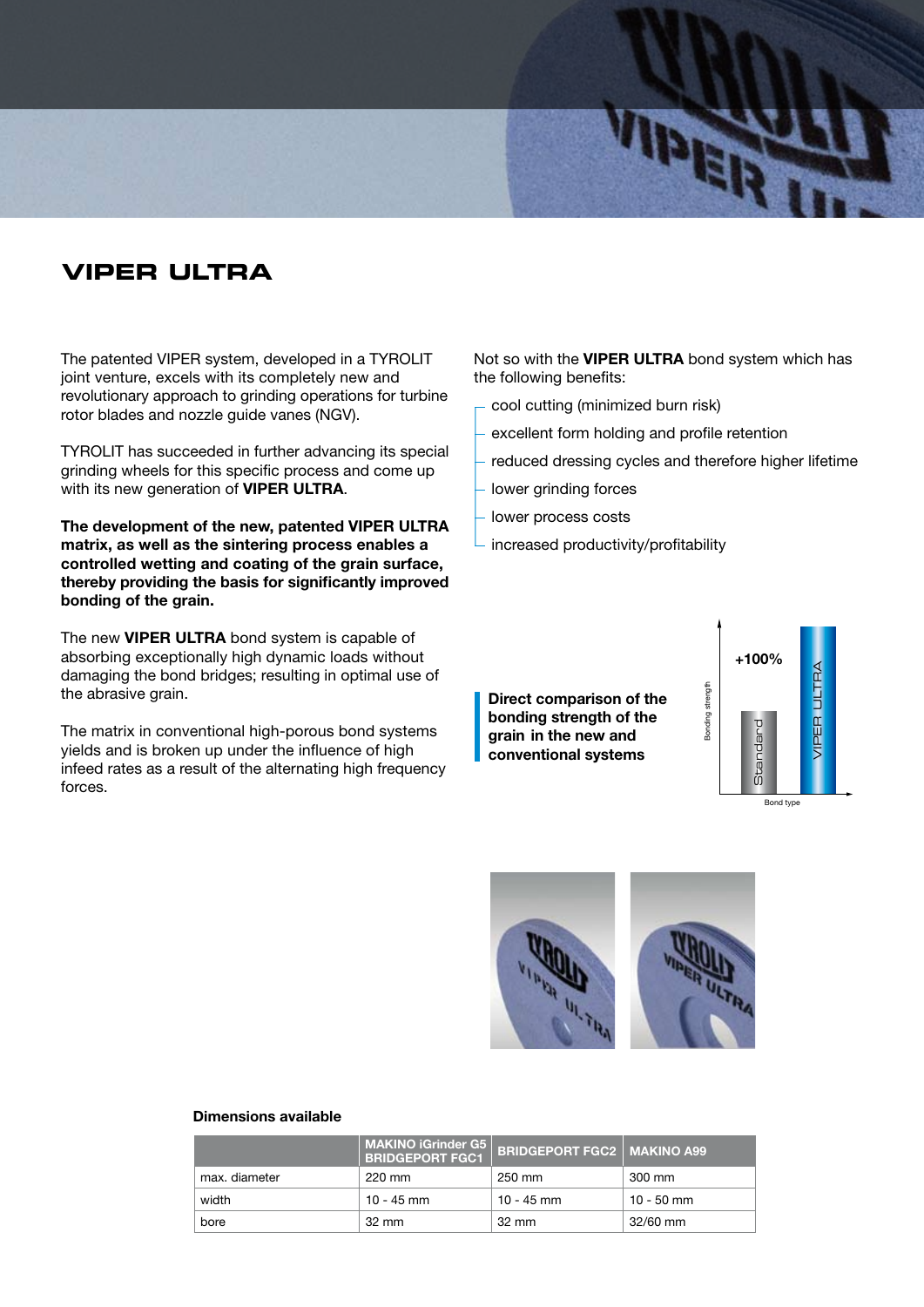### **VIPER DIAMOND ROLLER DRESSERS** THE COMPLETE SYSTEM SOLUTION FROM TYROLIT

Dressing is of great importance to the grinding strategy as a whole. TYROLIT has allocated this role to the high precision **VIPER** diamond roller dressers.

Whether for CD or NON CD application: the key to success lies in the fine adjustment of the roller dresser and grinding wheel to the **VIPER ULTRA** system.

Based on our new manufacturing process TYROLIT has achieved optimum utilization of the diamond and therefore maximum roller dresser lifetimes.

For the production of the roller dresser you may either provide us with a final drawing of your requirements or our design team will do this according to your component drawings.

#### **VIPER ULTRA application engineering**

To tap the full potential of your **VIPER** machine TYROLIT offers you the support of its expert application engineers.

Know-how built on years of experience in process technology can help you to optimize your grinding process.

Whole-system analysis is concerned with the

- grinding strategy
- dressing strategy
- nozzle position and pressures
- workpiece holding



Multi-profile dressing wheel



Single profile dressing wheel

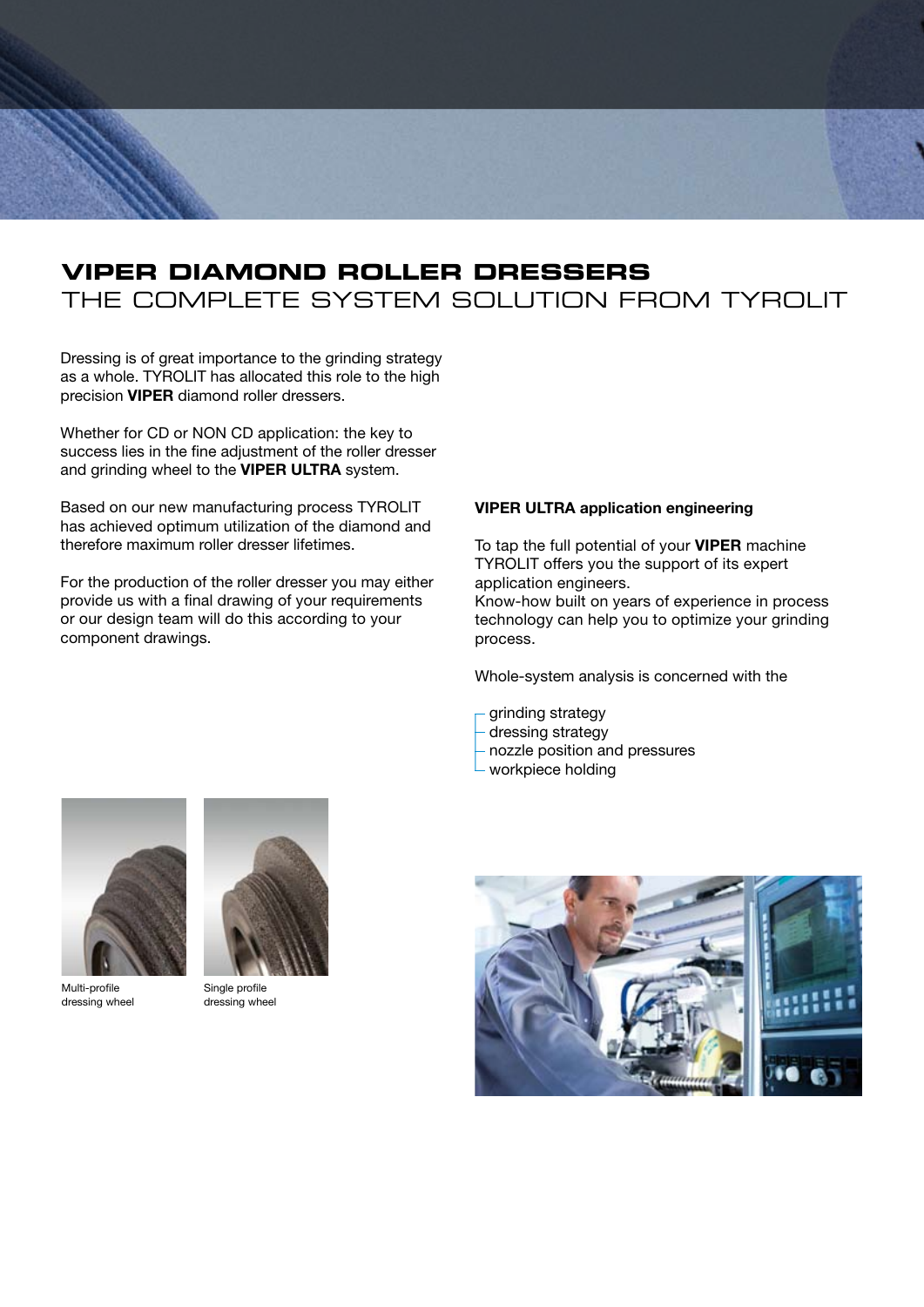

## **SUcCESS STORIES**

#### **Rotor blade - dove tail**

| End customer                       | Aerospace industry                                                                                                                                                                        |
|------------------------------------|-------------------------------------------------------------------------------------------------------------------------------------------------------------------------------------------|
| Material                           | Ni-Basis                                                                                                                                                                                  |
| Machine                            | Makino iGrinder G5                                                                                                                                                                        |
| Dressing                           | non CD                                                                                                                                                                                    |
| Operations                         | 2 operations/component                                                                                                                                                                    |
| Peripheral speed                   | $40 \text{ m/s}$                                                                                                                                                                          |
| Table speed                        | 2000 mm/min                                                                                                                                                                               |
| Cooling lubricant                  | Emulsion                                                                                                                                                                                  |
| Dressing amount                    | $0.4$ mm                                                                                                                                                                                  |
| Infeed                             | $0,1 - 2,0$ mm depending on the<br>process step                                                                                                                                           |
| <b>Grinding wheel</b>              | VU33A60II10VB01<br><b>VIPER ULTRA</b>                                                                                                                                                     |
| Components/wheel<br><b>TYROLIT</b> | 260                                                                                                                                                                                       |
| <b>Dimensions</b>                  | 245x25x32                                                                                                                                                                                 |
| Results                            | 35 % increase in capacity<br>Increase in the number of workpieces per<br>wheel from 200 to 260<br>(equivalent to 30 %)<br>Process costs savings of<br>€ 42.000,- with 35.000 components/a |
| <b>Measures</b>                    | Optimization of the grinding and<br>dressing parameters<br>Application of VIPER ULTRA                                                                                                     |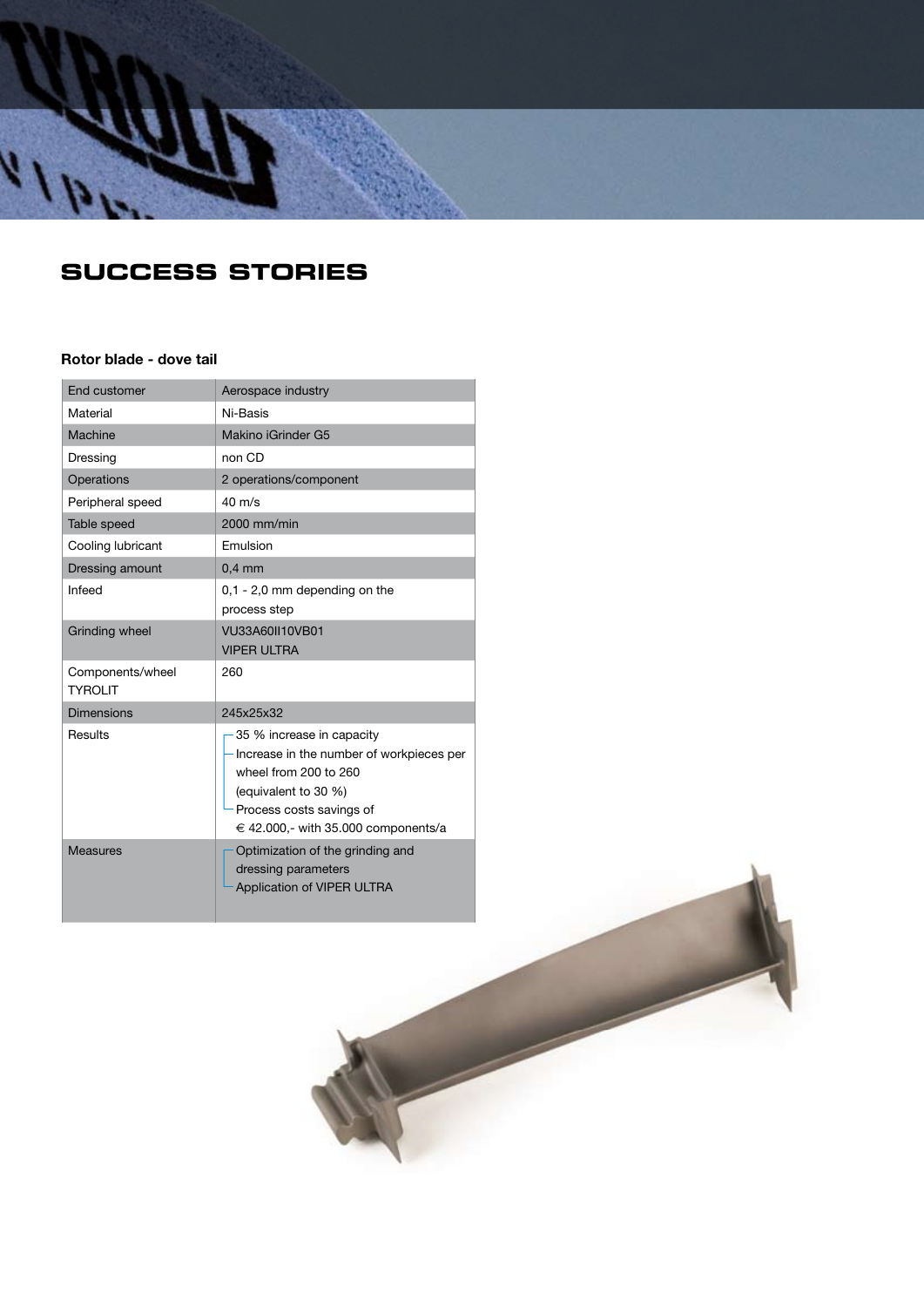

# **SUcCESS STORIES**



#### **Rotor blade - fir tree profile**

| <b>End customer</b>                | Aerospace industry                                                                                                                                                                       |  |
|------------------------------------|------------------------------------------------------------------------------------------------------------------------------------------------------------------------------------------|--|
| Material                           | Ni-Basis                                                                                                                                                                                 |  |
| Machine                            | <b>Bridgeport FGC 2</b>                                                                                                                                                                  |  |
| Dressing                           | non CD                                                                                                                                                                                   |  |
| Operations                         | 4 operations/component                                                                                                                                                                   |  |
| Peripheral speed                   | $40 \text{ m/s}$                                                                                                                                                                         |  |
| Table speed                        | 1500 mm/min                                                                                                                                                                              |  |
| Cooling lubricant                  | Emulsion                                                                                                                                                                                 |  |
| Dressing amount                    | $0.4$ mm                                                                                                                                                                                 |  |
| Infeed                             | 0,1 - 1,5 mm depending on the process step                                                                                                                                               |  |
| Grinding wheel                     | VU33A60II10VB01                                                                                                                                                                          |  |
| Components/wheel<br><b>TYROLIT</b> | 250                                                                                                                                                                                      |  |
| Dimensions                         | 250x25x32                                                                                                                                                                                |  |
| Results                            | 30% increase in capacity<br>Increase in the number of workpieces per<br>wheel from 150 to 250<br>(equivalent to 67 %)<br>Process costs savings of<br>€ 20.000,- with 20.000 components/a |  |
| <b>Measures</b>                    | Optimization of the grinding and dressing<br>parameters<br>Application of VIPER ULTRA                                                                                                    |  |
|                                    |                                                                                                                                                                                          |  |